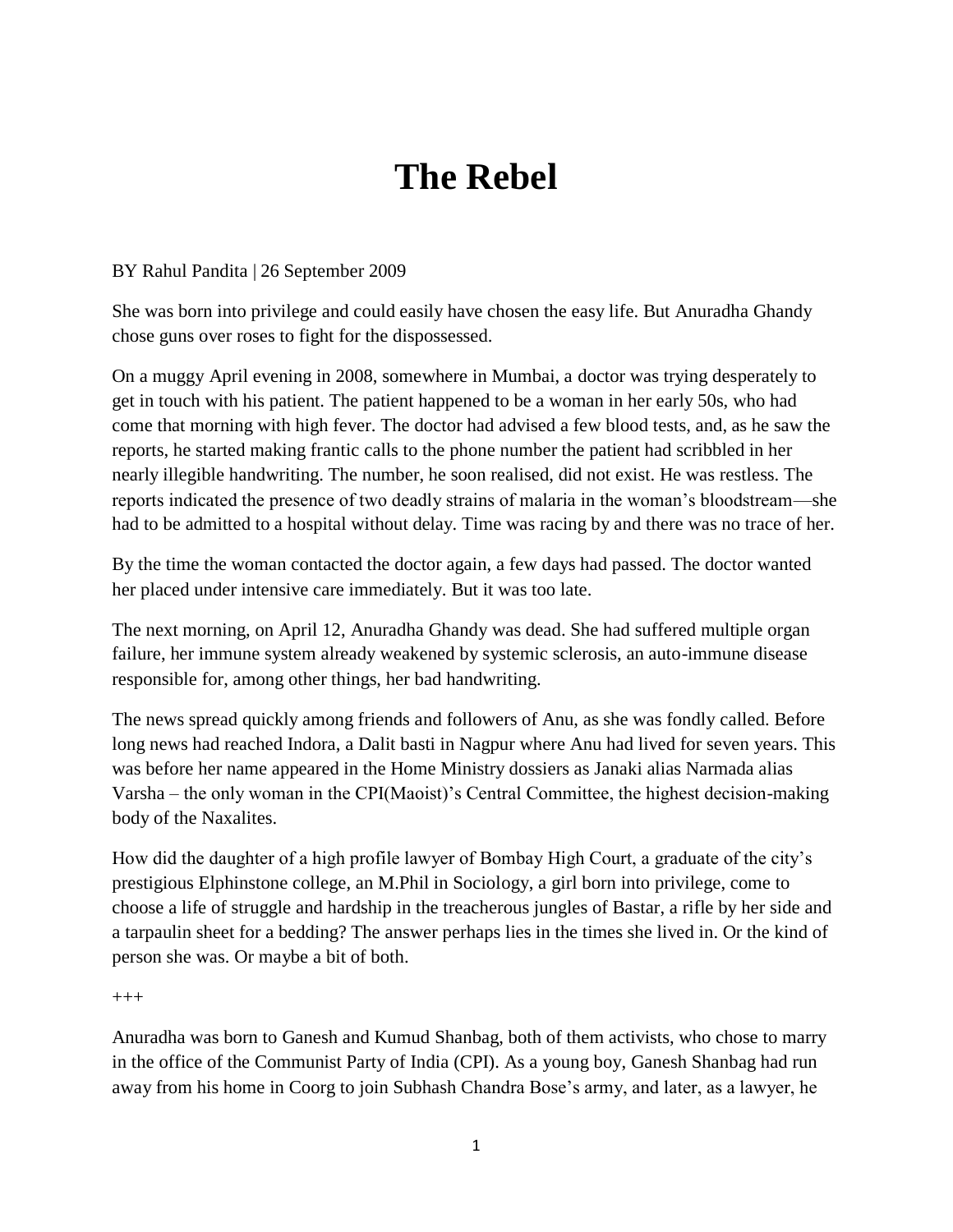would fight the cases of communists arrested in the Telangana struggle. While his briefcase would be full of petitions filed on behalf of the arrested comrades, Kumud would be busy knitting and collecting sweaters to be sent for soldiers fighting war with China.

Anuradha's brother Sunil Shanbag, who is a progressive playwright, recalls her being good at studies as well as extra-curricular activities like dancing. But she was extremely aware of what was happening around her. Says Sunil: "When I was in boarding school, she would send me letters, writing about issues like the nationalisation of banks. And she was only 12 then." But beyond this awareness, Anuradha was like any other girl when she joined college in 1972. "She would come home and straighten her hair with the help of a warm iron as girls would do in those days," recalls Kumud Shanbag.

The early 70s were heady days for the youth. Much was happening all around the world. Mao had ushered in the Cultural Revolution in China. Vietnam was offering fierce resistance to the American forces. Back home, the spring thunder of Naxalbari had erupted. Hundreds of students of elite colleges were giving up their careers and joining the Naxalite movement. Young men from affluent families, who had gone abroad for higher studies, were getting radicalised. One of them was an alumnus of Doon School, and a classmate of Sanjay Gandhi. Kobad Ghandy's father was a top Glaxo executive, and the family lived in a sprawling sea-facing flat in Worli. He had gone to pursue a course in chartered accountancy in England, and it was there that he got initiated in radical politics. Leaving his course unfinished, he returned.

Meanwhile, Anuradha had been working as a lecturer, but she was dedicated to the Progressive Youth Movement (PROYOM), which drew its inspiration from the Naxal movement. Later, she would become one of the torchbearers of the civil liberties movement in Mumbai. It is around this time that Anuradha and Kobad came in touch with each other. It is not clear who inspired whom, but soon both had turned "staunch activists," as one common friend puts it.

The two soon fell in love, and Kumud vividly remembers the day Kobad came visiting their house. "My husband was here on this chair," she points out, "and Kobad came and fell on his knees and said: 'Can I marry your daughter?'"

The two got married in November 1977.

By 1980, Naxal squads from the erstwhile CPI(ML) (People's War) were entering Dandakaranya—a swathe of forest spread across Andhra Pradesh, Chhattisgarh, Maharashtra, and Orissa—to set up a guerrilla base. In 1981, the founder of the People's War, Kondapalli Seetharamaiah expressed his desire to meet Kobad during a conference of the Radical Students' Union in Andhra Pradesh. The People's War was keen to enter the Gadchiroli region of Maharshtra. Naxal ideologue Varvara Rao says the meeting between the two paved the way to the formation of People's War in Maharashtra.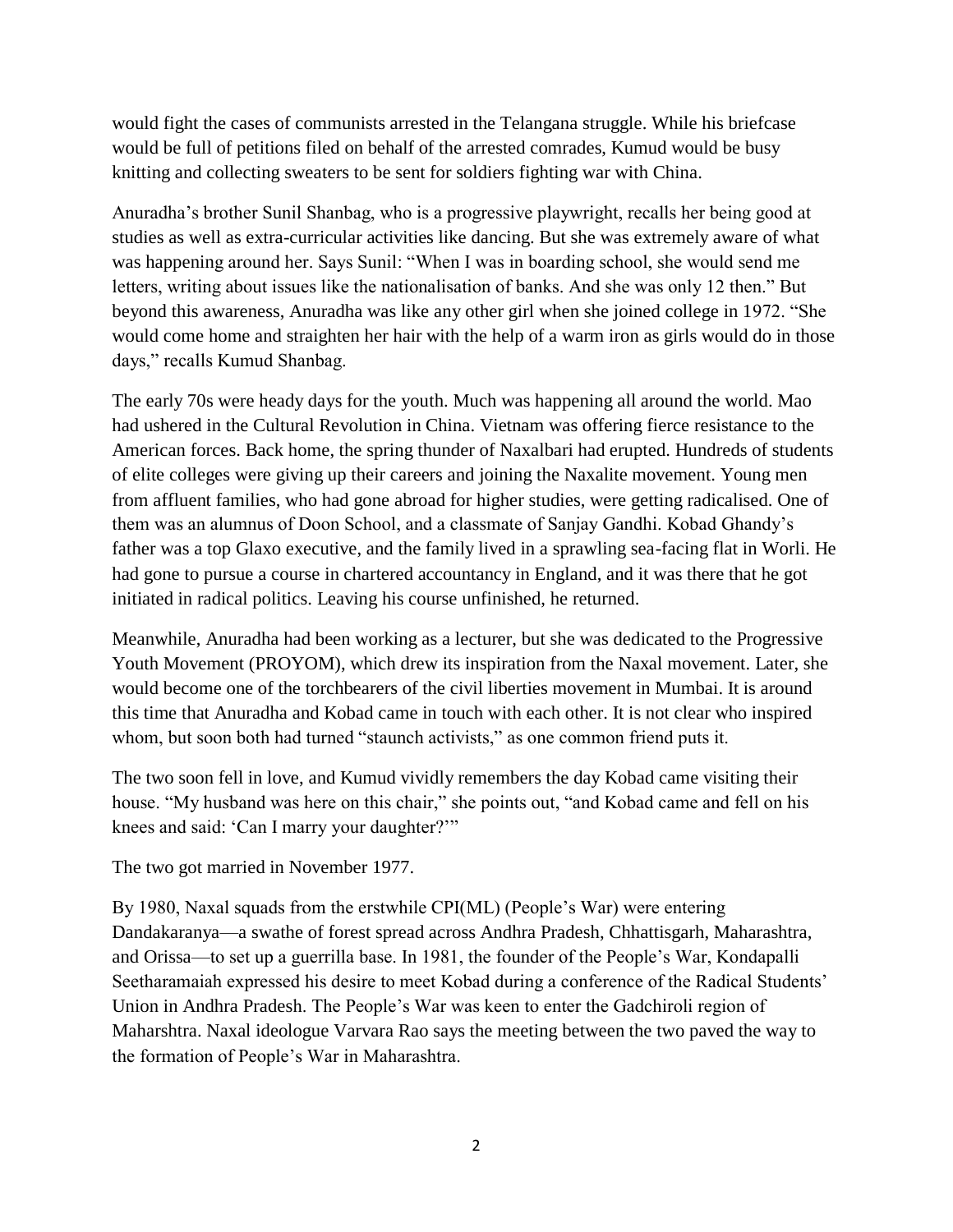The couple's commitment was total. A year later, Anuradha moved to Nagpur, which has the second largest slum population in Maharashtra, and is also home to a significant number of Dalits (It was in Nagpur in October 1956 that BR Ambedkar accepted Buddhism). She first stayed in a barsati [small, one-room terrace apartment] in the Lakshmi Nagar area. Kumud remembers visiting her there with her husband. "When we saw where she stayed, we couldn't believe our eyes," says Kumud. The roof leaked from many places. And it rained that night. "Our helper was with us who crept under a table and slept there," recalls Kumud.

By 1986, however, Anuradha had shifted to north Nagpur's Indora locality, the epicentre of Dalit politics. She rented two small rooms at the house of a postal department employee, Khushaal Chinchikhede. ―There was absolutely nothing in their house except two trunksful of books and a mud pitcher," he says. Anuradha also worked as part-time lecturer in Nagpur University. Later, Kobad would also come to live there. Both would be out till midnight. Anuradha used a rundown cycle to commute, and it was later at the insistence of other activists that Kobad bought a TVS Champ moped.

Indora was notorious for its rowdies. "No taxi or autorickshaw driver would dare venture inside Indora," says Sunil Borkar, who grew up in Indora. But Anuradha was unfazed. "She would pass though the basti at midnight, all alone on a cycle," remembers Borkar. He met Anuradha through a friend. "She made me aware of so many things. It was like the whole world opened in front of me," he says.

Because of Anuradha, Devanand Pantavne, a black belt in karate turned into a poet and the lead singer of a radical cultural troupe. Pantavne remembers her as a stickler for deadlines. "She would get very angry if we took up a job and then didn't deliver on time," he says. Another young man, Surendra Gadling was motivated by Anuradha to take up law. Today, he fights cases for various activists and alleged Naxals. "She is my guiding light," he says. It is not without reason. Anuradha led by example, living the life she wanted the basti boys to lead.

In 1994, a Dalit woman, Manorama Kamble, working as a maid in an influential lawyer's house was found dead, with the lawyer's family claiming that she had accidently electrocuted herself to death. But the activists feared that she had been raped and then killed by the lawyer. Anuradha led an agitation, and it was due to her efforts that the case created ripples in the state assembly and in Parliament.

In Indora, one of Anuradha's trusted lieutenants was Biwaji Badke, a 4ft-tall Dalit activist. "Every morning Badke would come to her house and share all news with Anuradha over tea," recall friends. Later, when he was diagnosed with throat cancer, Anuradha brought him to her house and nursed him for months. Another associate, Shoma Sen remembers her being very sensitive to the lives of others. "Her house in Indora was open to everyone. Every time someone would come and one more cup of water would be added to the tea," she says.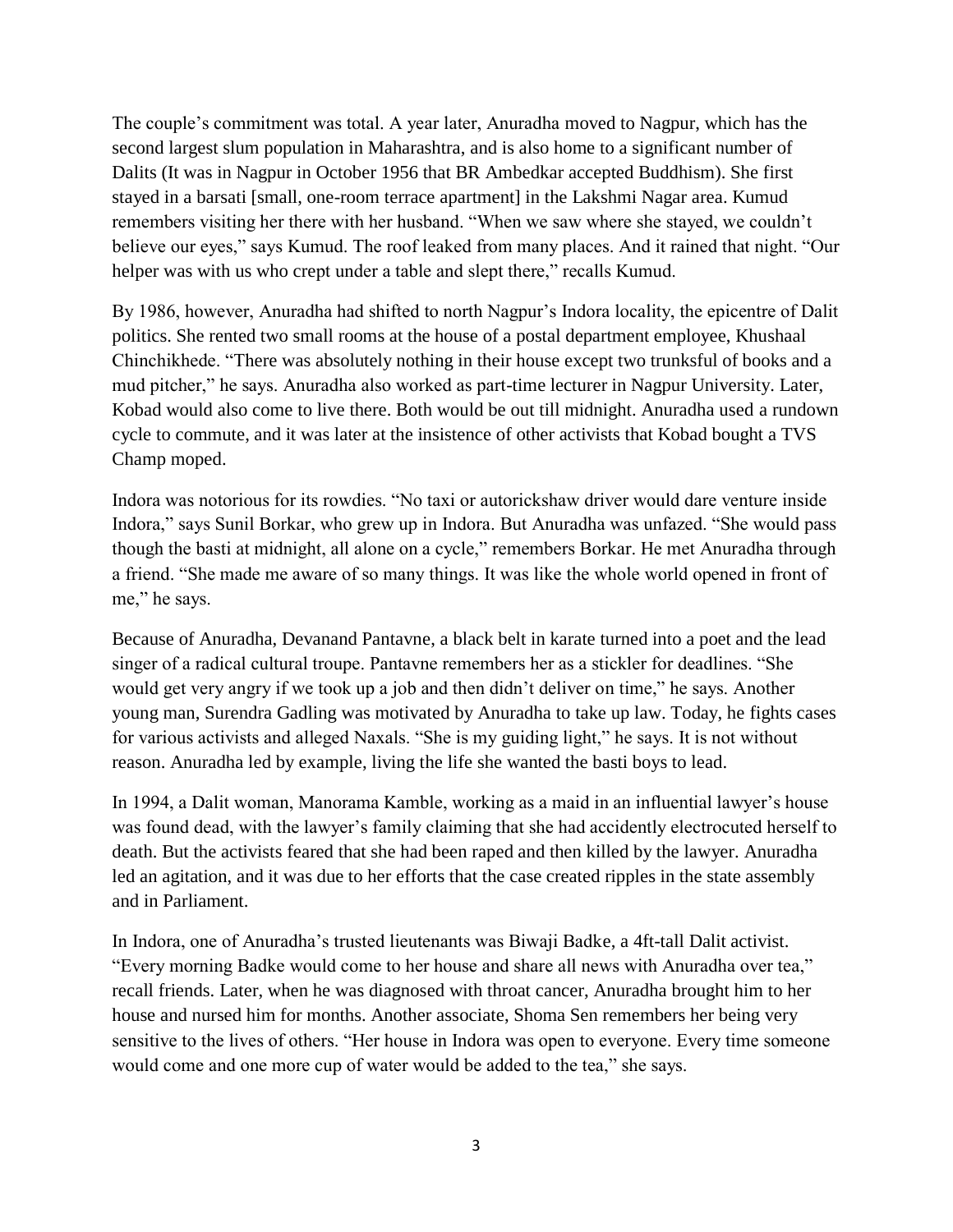Because of her, many others from well-to-do families were inspired to become activists. Says her old friend and associate of her activist days, Susan Abraham: "When I became an activist it was always heartening to see someone from Anu's background working along with you."

It was in the mid 90s that Anuradha joined the Naxal leadership in the jungles of Bastar and finally went underground. Maina, a member of the CPI-Maoist's Special Zone Committee in Dandakaranya, remembers her efforts to mingle with the local Gond tribals: "Many people used to question us about her, saying didi (Anuradha) is not from this country, she does not know our language. Didi would smilingly approach them saying: 'I know what you are asking; please teach me your language; I will learn everything from you."

Life in the jungle is very harsh. The guerrillas are always on the move, from one village to another, carrying heavy kitbags. Even there, Anuradha wouldn't shy away from enduring hardships; she did everything that other guerrillas would do. A Naxal leader, who was in Bastar when she first came there, remembers her not sparing herself any of the regular military drill: running, crawling, push-ups, the works. Says Maina, "She would slip and fall many times while walking in the slushy mud, but she would get up and laugh."

In 1999, Anuradha was camping along with other guerillas in Chhattisgarh's Sarkengudem village when the police surrounded them. An encounter ensued. Lahar, a senior guerilla remembers Anuradha taking cover and aiming her gun at the 'enemy'. Later, she would always recollect that incident, urging the youth to learn the skills of guerrilla warfare. But Sunil remembers her speaking about the "awkwardness of carrying a gun."

The hard life of the jungle was not easy on her body—she suffered frequent bouts of malaria. During the same summer, she had been walking for hours one day when she stopped and lost consciousness. Her comrades made her drink glucose water. Apparently, she had suffered a sunstroke. After she recovered, she refused to hand over her kit-bag to others, says Lahar.

When south Bastar was affected by severe drought in 1998-99, the tribals were forced to eat rice, which, Maina says, "had more stones than grain in it." The same rice was offered to the guerrillas as well, which they would eat with tamarind paste. "Taking one fistful after another and then gulping water in between, she used to take a lot of time to finish her meal," recalls Maina. She also developed ulcers in her stomach. "She would relieve the pain by eating one or two biscuits and a glass of water," she says.

To lessen her load, Anuradha also decided to do away with the heavy blanket guerrillas carry, opting instead for a thin bedsheet. It was during this time that she developed sclerosis.

No matter what the Centre claims, the Naxals often fill in the void created by the government in their areas of influence. In Basaguda in Chhattisgarh, an embankment needed to be built around a tank called Kota Chervu; some ten villages were counting on supplies from this tank. The government had ignored the villagers' pleas for years. It was under Anuradha's guidance that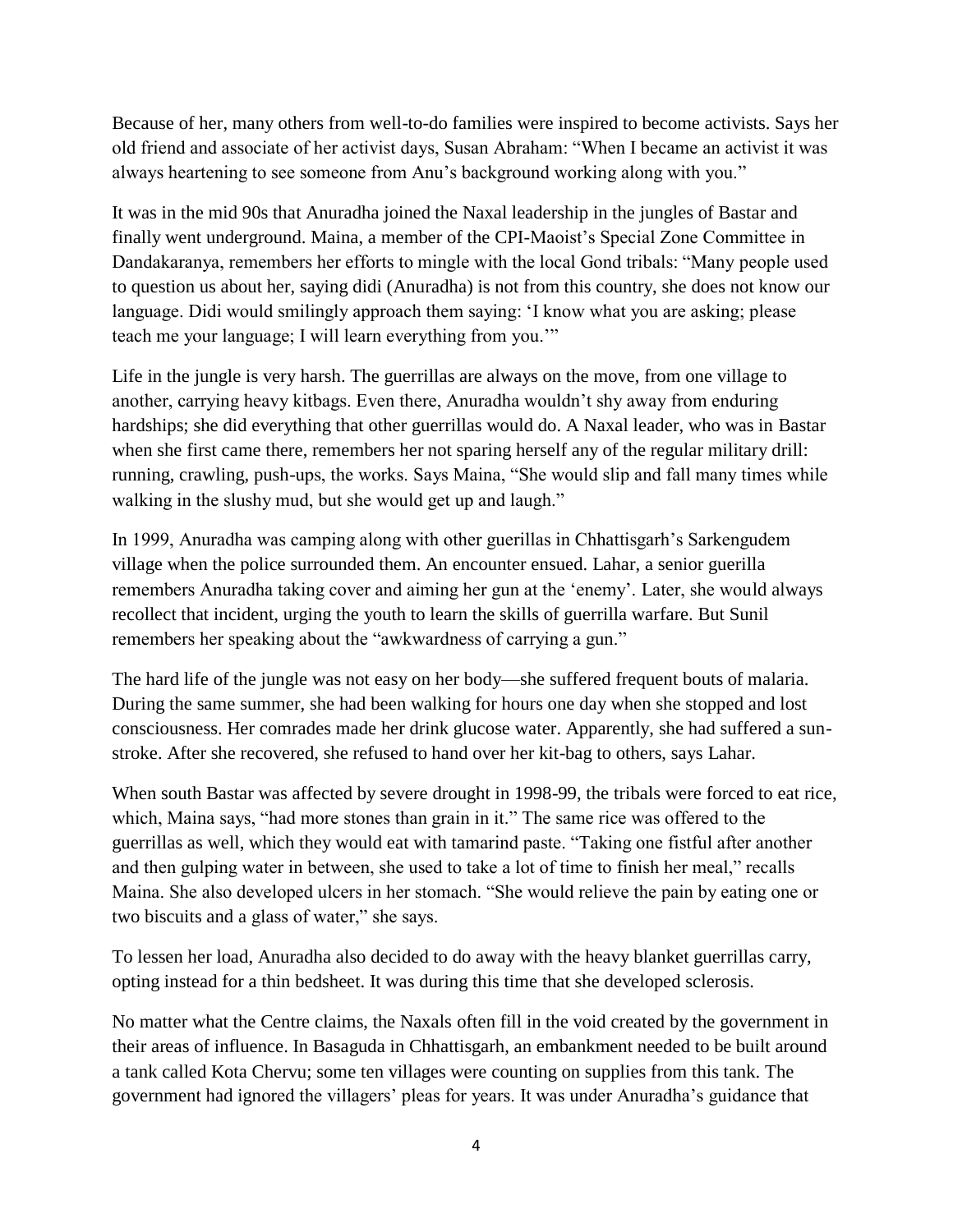people from 30 villages undertook this work. Those who worked were given a kilogram of rice a day. The government panicked and sanctioned Rs 20 lakh; it was refused. By 1998, more than a hundred tanks had been constructed by the Naxals in Dandakaranya.

Anuradha also took on the responsibility of crafting learning models to educate women. She regularly took classes on the problems faced by women guerillas, and wrote and translated Naxal propaganda material. She would prepare charts with photos of political leaders and explain world affairs to local illiterates. Sometimes, she would conduct classes on health issues.

Between all this, Anuradha would make secret trips to Mumbai. "She would come, and I would apply oil in her hair and massage her body. I wanted to pamper her as much as I could," says Kumud.

―The most amazing thing was she would always know much more than us about films and other popular culture," says Sunil. During the staging of one of his plays in Mumbai, Anuradha slipped in quietly, watched the play, and left quietly. "I came to know later that she was there," says Sunil.

At the ninth congress of the CPI(Maoist) in 2007, Anuradha was made a member of the central committee. By this time, Kobad had become one of the key Naxal leaders, in charge of party documentation. (He was arrested this week in Delhi).

It was on the basis of Anuradha's work that the Naxals prepared the first-ever caste policy paper within the Marxist movement in India. She also drafted papers on 'Marxism and Feminism', of which the top Naxal leadership took note.

During the time spent in Dandakaranya, Anuradha helped the guerrillas overcome the limitations of collective work by making them understand what roles cooperatives could play in increasing agricultural production.

In Bastar, Anuradha raised questions on the patriarchal ideas prevalent in the party. At the time of her death, she had been working with the woman cadre, to devise plans that would help them take greater leadership responsibilities. It was in Jharkhand while taking classes with the tribals on the question of women's oppression that she contracted cerebral malaria, which led to her death.

In her memoirs of Anuradha, her friend Jyoti Punwani wrote: "The 'Naxalite menace', says Manmohan Singh, is the biggest threat to the country. But I remember a girl who was always laughing and who gave up a life rich in every way to change the lives of others."

In Nagpur, I requested Chinchikhede to open the rooms once occupied by Anuradha. All that remained of the old days was a sticker of Bhagat Singh on the door. It was sunset and the sky had turned crimson. A comrade who accompanied me lay on the floor, a floor he was too familiar with. And he recited a poem by Gorakh Pandey: